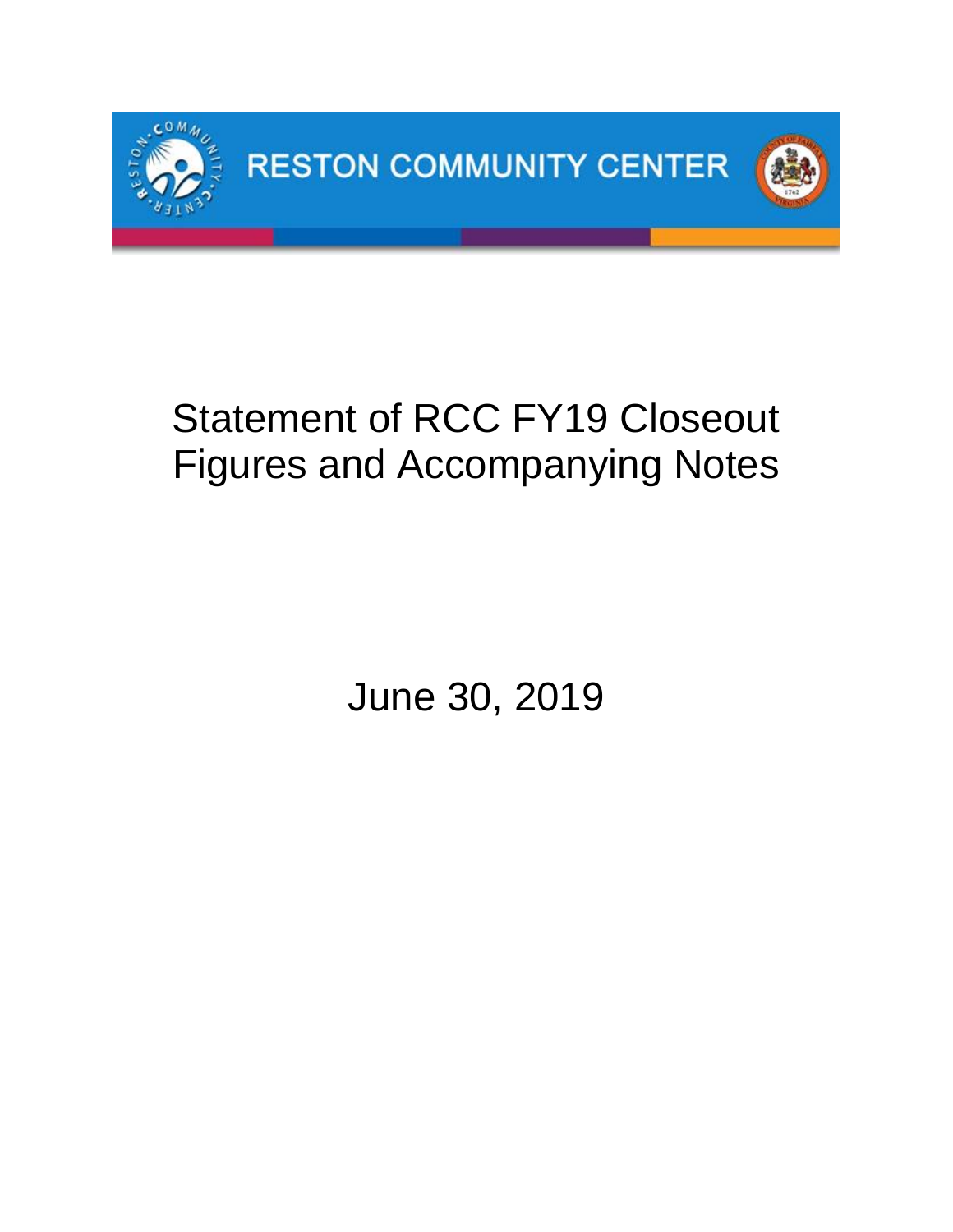Reston Community Center

Revised Budget vs Actuals Worksheet

#### 30-Jun-19

| טו⊤ווט־טט                          |                                                |                                  |                                    |                        |                                         |
|------------------------------------|------------------------------------------------|----------------------------------|------------------------------------|------------------------|-----------------------------------------|
| 100%/12*12 mos=100%                |                                                |                                  |                                    |                        |                                         |
|                                    |                                                | <b>YTD (does</b><br>not incl.    |                                    |                        | <b>YTD Fee</b>                          |
| Revenue                            | <b>Revised</b><br><b>FY19</b><br><b>Budget</b> | Fee<br><b>Waiver</b><br>amounts) | <b>REMAINING</b><br><b>BALANCE</b> | <b>YTD %</b><br>actual | waiver<br><b>unrealized</b><br>revenue) |
| 1 Administration:                  |                                                |                                  |                                    |                        |                                         |
| Taxes                              | 7,933,739                                      | 7,911,437                        | 22,302                             | 99.72%                 |                                         |
| Interest                           | 3,000                                          | 140,473                          | (137, 473)                         | 4682.43%               |                                         |
| Vending                            | 1,600                                          | 1,002                            | 598                                | 62.62%                 |                                         |
| <b>Facility Rental</b>             | 171,875                                        | 205,024                          | (33, 149)                          | 119.29%                |                                         |
| <b>Equipment Sale</b>              | 0                                              | 3,308                            | (3,308)                            | 0.00%                  |                                         |
| 2 Performing Arts-Theatre Admiss.  | 55,854                                         | 59,455                           | (3,601)                            | 106.45%                | 40                                      |
| 3 PA Theatre Rental                | 42,575                                         | 58,526                           | (15, 951)                          | 137.47%                |                                         |
| 4 PA Misc Revenue                  | 0                                              | 4.592                            | (4, 592)                           | 0.00%                  |                                         |
| 5 PA Equip. Sale Revenue           | 0                                              | 999                              | (999)                              | 0.00%                  |                                         |
| 6 PA Cultural Activities/ Arts Org | $\Omega$                                       | 0                                | $\Omega$                           | 0.00%                  |                                         |
| 7 Aquatics Classes/drop-in         | 134,000                                        | 88,158                           | 45,842                             | 65.79%                 | 14,661                                  |
| 8 Aquatics Rental                  | 15,000                                         | 15,729                           | (729)                              | 104.86%                |                                         |
| 9 Aquatics Equipment Sale Revenue  | O                                              | 4,000                            | (4,000)                            | 0.00%                  |                                         |
| 10 L&L Fitness                     | 120,000                                        | 135,022                          | (15, 022)                          | 112.52%                | 4,248                                   |
| 11 L&L Youth/Teen                  | 186,716                                        | 150,717                          | 35,999                             | 80.72%                 | 68,691                                  |
| 12 L&L Lifelong Learning           | 101,000                                        | 71,659                           | 29,341                             | 70.95%                 | 31,327                                  |
| 13 L&L Collab & Outreach           | 12,000                                         | 2,236                            | 9,764                              | 18.64%                 | 88                                      |
| 14 Community Events                | 3,338                                          | 5,975                            | (2,637)                            | 179.00%                |                                         |
| 15 Arts Education                  | 220,139                                        | 221,535                          | (1, 396)                           | 100.63%                | 4,798                                   |
| <b>Total RCC Revenue</b>           | 9.000.836                                      | 9.079.849                        | $-79,013$                          | 100.88%                | 123,853                                 |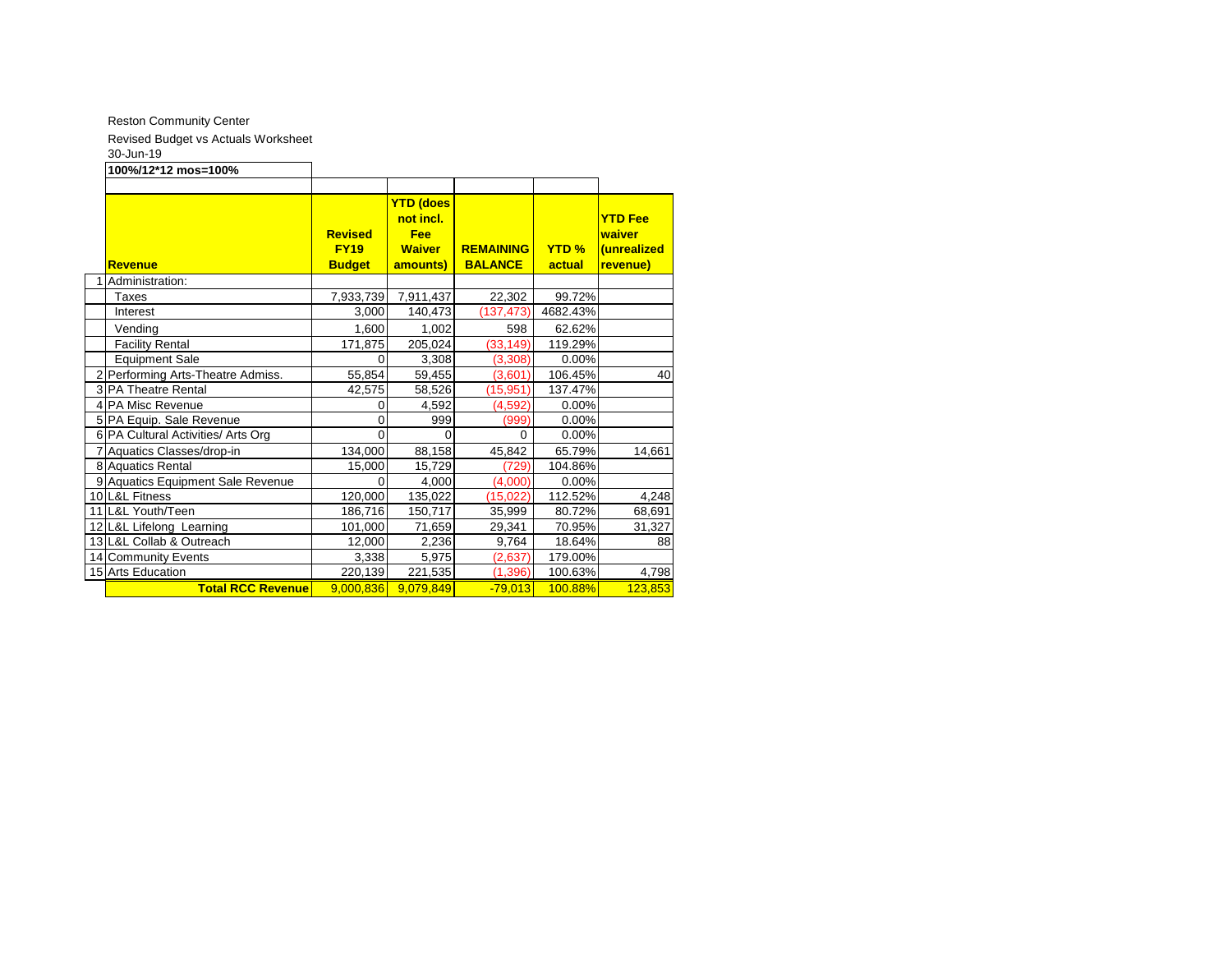Reston Community Center Revised Budget vs Actuals Worksheet 30-Jun-19 **100%/12\*12 mos=100%**

|                                 | <b>Revised</b><br><b>FY19</b> |            | <b>REMAINING</b> | % Budget        |
|---------------------------------|-------------------------------|------------|------------------|-----------------|
| <b>Personnel Expenses</b>       | <b>Budget</b>                 | <b>YTD</b> | <b>BALANCE</b>   | <b>Used Ytd</b> |
| Administration                  | 633,483                       | 484,612    | 148,871          | 76.50%          |
| 2 Booking                       | 163,017                       | 162,373    | 644              | 99.61%          |
| 3 Comptroller                   | 431,792                       | 433,285    | (1, 493)         | 100.35%         |
| <b>Customer Service</b>         | 606,202                       | 561,023    | 45,179           | 92.55%          |
| 5 Facility Engineer             | 173,751                       | 122,970    | 50,781           | 70.77%          |
| 6 Maintenance                   | 388,586                       | 362,840    | 25,746           | 93.37%          |
| 'IIT                            | 140,595                       | 136,545    | 4,050            | 97.12%          |
| 8 Media/Sponsorships            | 426,196                       | 397,106    | 29,090           | 93.17%          |
| 9 Community Partnerships        |                               | 0          | 0                | 0.00%           |
| 10 Performing Arts              | 558,307                       | 536,958    | 21,349           | 96.18%          |
| 11 Aquatics                     | 494,029                       | 510,536    | (16,507)         | 103.34%         |
| 12 L&L Fitness                  | 205,815                       | 200,060    | 5,755            | 97.20%          |
| 13 L&L Admin                    | 268,636                       | 246,085    | 22,551           | 91.61%          |
| 14 L&L Youth/Teen               | 230,012                       | 228,287    | 1,725            | 99.25%          |
| 15 L&L Lifelong Learning        | 199,576                       | 137,391    | 62,185           | 68.84%          |
| 16 L&L Collab & Outreach        | 106,092                       | 97,736     | 8,356            | 92.12%          |
| 17 Community Events             | 148,151                       | 136,311    | 11,840           | 92.01%          |
| 18 Arts Education               | 353,669                       | 327,429    | 26,240           | 92.58%          |
| <b>Total Personnel Expenses</b> | 5,527,909                     | 5,081,549  | 446,360          | 91.93%          |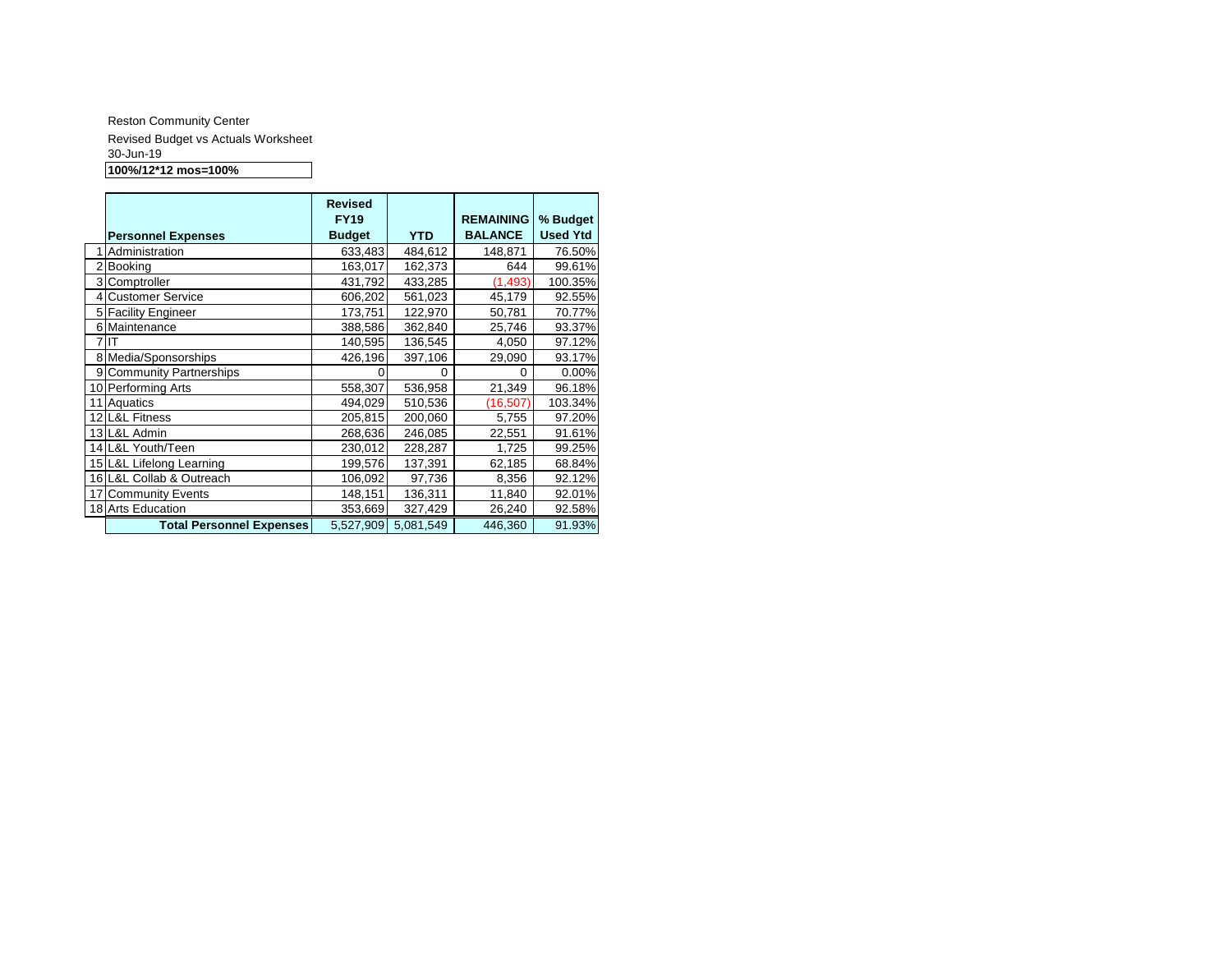Reston Community Center Revised Budget vs Actuals Worksheet 30-Jun-19 **100%/12\*12 mos=100%**

|    |                                   | <b>Revised</b><br><b>FY19</b> |            | <b>REMAINING</b> | % Budget        |
|----|-----------------------------------|-------------------------------|------------|------------------|-----------------|
|    | <b>Operational Expenses</b>       | <b>Budget</b>                 | <b>YTD</b> | <b>BALANCE</b>   | <b>Used Ytd</b> |
|    | Administration                    | 63,400                        | 24,805     | 38,595           | 39.12%          |
|    | Board                             | 57,820                        | 139,111    | (81, 291)        | 240.59%         |
| 3  | <b>Booking</b>                    | 97,088                        | 79,089     | 17,999           | 81.46%          |
|    | 4 Comptroller//LA Lease/Admin     | 361,453                       | 323,646    | 37,807           | 89.54%          |
| 51 | <b>Customer Service</b>           | 1,000                         | 1,021      | (21              | 102.14%         |
|    | 6 Facility Engineer               | 165,584                       | 108,371    | 57,213           | 65.45%          |
|    | Maintenance                       | 420,164                       | 333,825    | 86,339           | 79.45%          |
|    | $8$ IT                            | 98,500                        | 82,385     | 16,115           | 83.64%          |
|    | 9 Media/Sponsorships              | 454,561                       | 407,591    | 46,970           | 89.67%          |
|    | 10 Community Partnerships         | 135,000                       | 131,304    | 3,696            | 97.26%          |
| 11 | Performing Arts                   | 277,960                       | 273,848    | 4,112            | 98.52%          |
|    | 12 Aquatics                       | 10,400                        | 11,233     | (833)            | 108.01%         |
|    | 13 L&L Fitness                    | 25,176                        | 14,190     | 10,986           | 56.36%          |
|    | 14 L&L Admin                      | 6,100                         | 3,498      | 2,602            | 57.35%          |
|    | 15 L&L Youth/Teen                 | 182,009                       | 182,800    | (791             | 100.43%         |
|    | 16 L&L Lifelong Learning          | 115,909                       | 79,305     | 36,604           | 68.42%          |
| 17 | L&L Collab & Outreach             | 21,300                        | 11,012     | 10,288           | 51.70%          |
|    | 18 Community Events               | 183,337                       | 204,515    | (21, 178)        | 111.55%         |
|    | 19 Arts Education                 | 84,421                        | 48,360     | 36,061           | 57.28%          |
|    | <b>Total Operational Expenses</b> | 2,761,182                     | 2,459,910  | 301,272          | 89.09%          |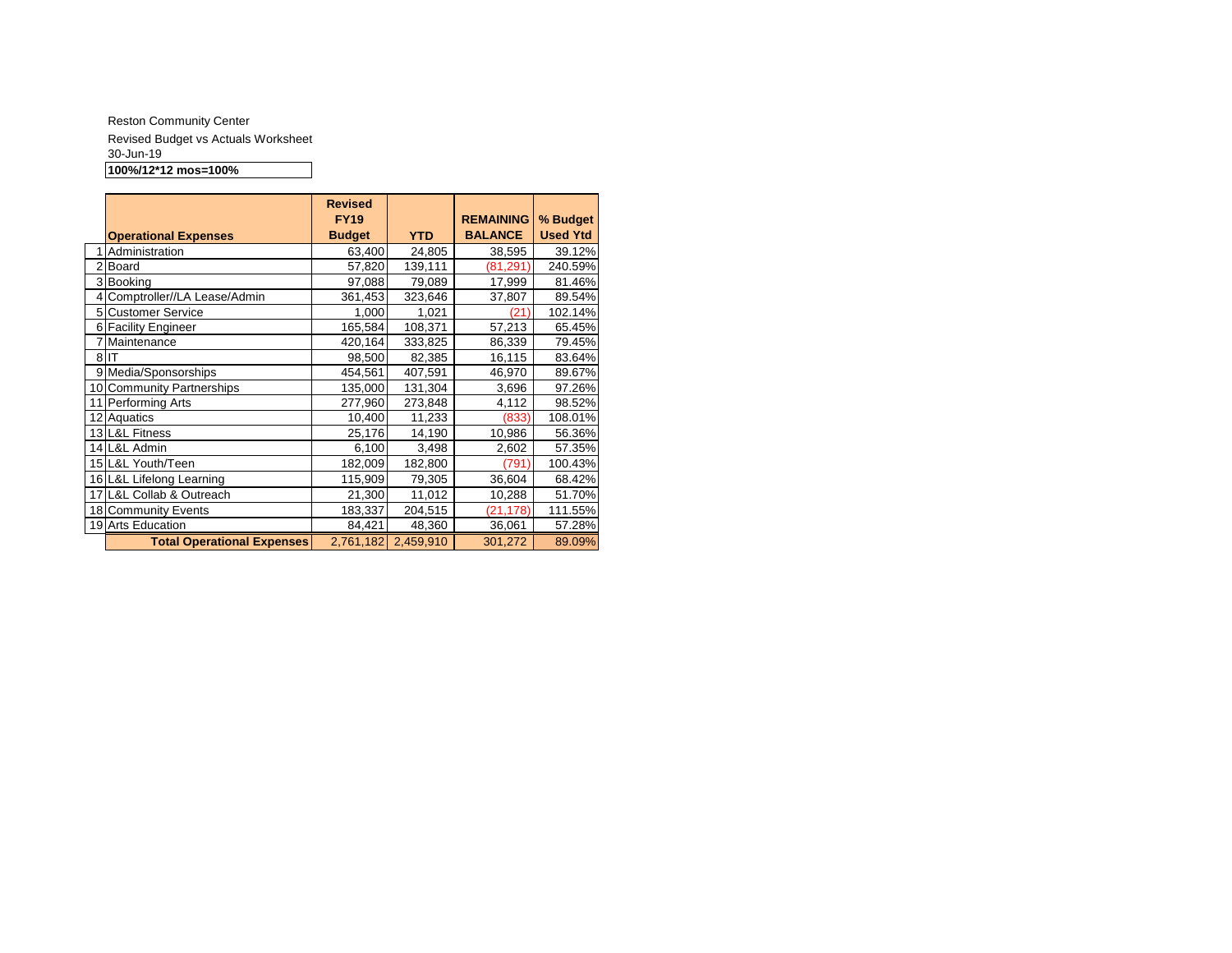Reston Community Center Revised Budget vs Actuals Worksheet 30-Jun-19 **100%/12\*12 mos=100%**

| Capital Proj. Desc. & Number/Cap   | <b>Revised</b><br><b>FY19</b> |            | <b>REMAINING</b> | % Budget        |
|------------------------------------|-------------------------------|------------|------------------|-----------------|
| Equip.                             | <b>Budget</b>                 | <b>YTD</b> | <b>BALANCE</b>   | <b>Used Ytd</b> |
| 1 RCC Improvements CC-000001       | 284,007                       | 8.596      | 275,411          | 3.03%           |
| 2 RCC Facility Enhcmnts. CC-000002 | 45.000                        | 39.491     | 5,509            | 87.76%          |
|                                    |                               |            |                  |                 |
| 3 Theatre Enhancements CC-000008   | 287,103                       | 185,957    | 101,146          | 64.77%          |
| 4 RCC Natatorium Reno CC-000009    | 6,236,993                     | 5,796,424  | 440.569          | 92.94%          |
| PA Capital Equipment               | 10,600                        | 10.590     | 10               | 99.91%          |
| <b>Total Capital Expenses</b>      | 6,863,703                     | 6,041,058  | 822,645          | 88.01%          |
| <b>Total RCC Expenditures</b>      | 15,152,794                    | 13.582.517 | 1,570,277        | 89.64%          |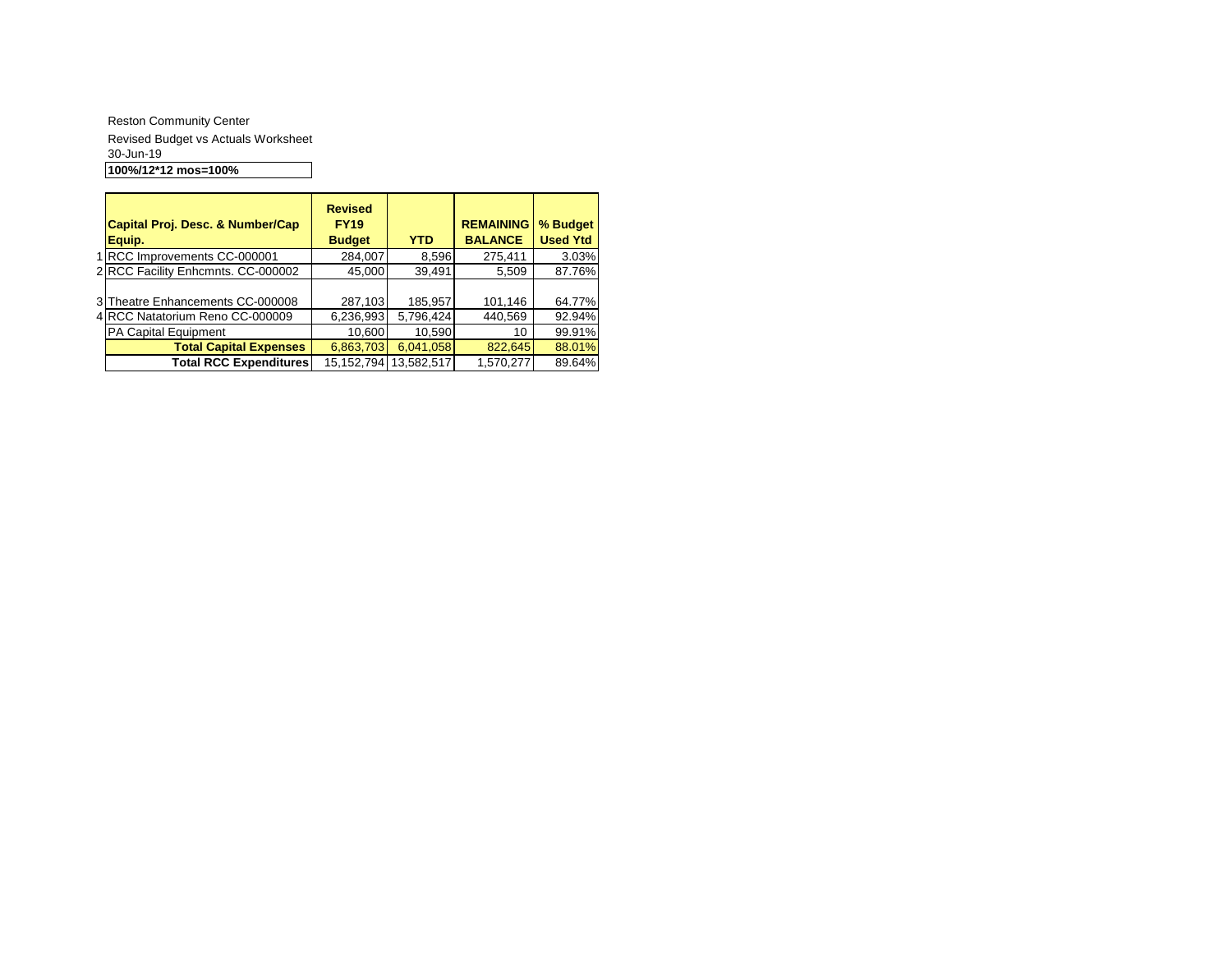### **General Notes:**

**Revenue** 

**s:**

Overall, RCC's revenue performance met budget expectations with slightly more revenue than projected. Revenue collected prior to the end of FY19 for FY20 programs or services has been reversed and will appear in FY20 reports. The overall revenue increase amount totaled \$79,013. **comment**

- 1. **Administration:** *Taxes*: we loaded the entire estimated amount at carryover last year which didn't account for the likelihood that not every bit of the estimated taxes would be collected (estimate doesn't take into account failure to pay or other potential offsets). *Interest*: we will reevaluate how conservatively we are estimating this number; last year's market performance overall was abnormally high though and we should continue to be cautious in estimating interest revenue as we have no control over investment vehicles. *Vending*: lower revenue as a result of the pool closure in January; machines didn't move upstairs until a few months later. *Facility Rental*: higher level of rental activity than anticipated.
- 2. **Performing Arts Theatre Admission:** Box office receipts exceeded the budget target for the Professional Touring Artist Series.
- 3. **Performing Arts Theatre Rental:** The original budget projection didn't account for the impact of planned rental increases to the CenterStage fee schedule.
- 4. **Performing Arts Misc. Revenue:** Represents fees for online ticketing purchases; we won't provide an estimate for this until we have a new ticketing vendor that offers a similar fee return option to RCC. The level has been increasing indicating the growing popularity of online ticketing for many patrons.
- 5. **Performing Arts Equipment Sale:** Obsolete equipment offered for sale/auction. Never predicted because of uncertainty of the revenue potential.
- 6. **Performing Arts Cultural Activities/Arts Organizations:** This account zeros out as payments are made for box office proceeds to the CenterStage rental clients.
- 7. **Aquatics Classes/drop-in:** Participation fell substantially below normal patterns as the renovation project approached indicating that people departed more quickly than we thought they would for other options. The spa went down for good in November/December which had a significant impact on drop-in traffic.
- 8. **Aquatics Rental:** Conversely, as we neared closing, we also offered as much extra time to our rental clients as we could resulting in a bit better revenue performance.
- 9. **Aquatics Equipment Sale:** Funds from sale of miscellaneous equipment and the water slide to Reston Association.
- 10. **Fitness:** Robust participation; higher than anticipated revenue.
- 11. **Youth/Teen:** Very strong fee waiver participation; this eliminates spaces that would otherwise generate revenue. Unrealized revenue from our fee waiver program added to the actual revenue indicates that participation in the cost center is above anticipated levels.
- 12. **Lifelong Learning:** Same scenario as above with respect to combined Fee Waiver participation and revenue-generating enrollment; participation was at the anticipated levels.
- 13. **Collaboration & Outreach:** As discussed throughout the year, the participation in this cost center is performing well; offerings are set at "Free" pricing to entice partners and patrons alike. Revenue is adjusted substantially as a result for FY20.
- 14. **Community Events:** Higher than anticipated revenue as a consequence of robust book sales for DeRay Mckesson event; vendor fees for Reston Multicultural Festival.
- 15. **Arts Education:** Participation higher than anticipated (slightly) and revenue at projected level as a consequence of lower fee waiver participation than in Youth/Teen or Lifelong Learning options. (Summer camps primarily).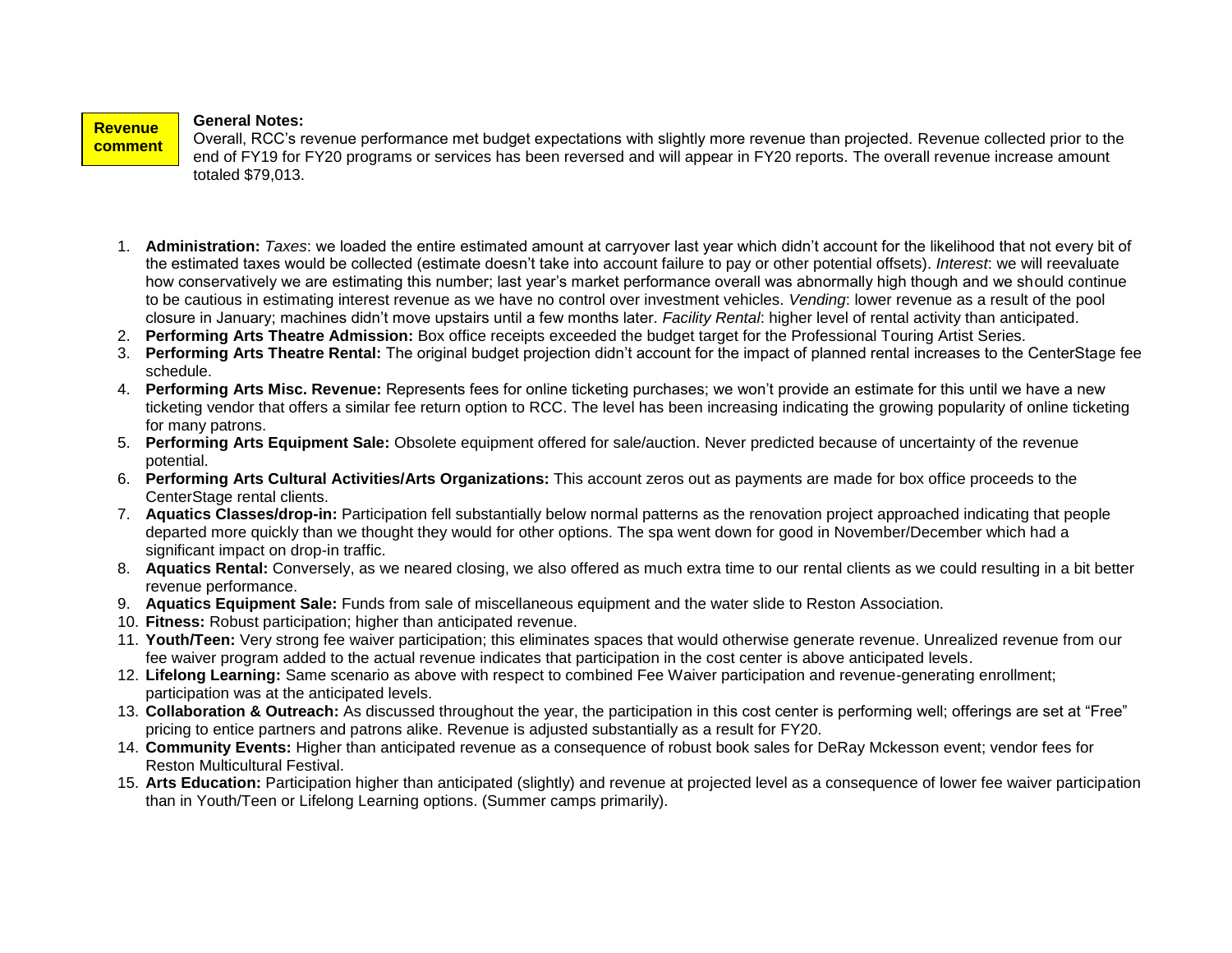# **Personnel Expenses:**

**General Notes:** Overall, savings due to unrealized costs for OPEB, unfilled positions or canceled programs accounted for the returned funds to the fund balance from personnel. The overall savings in personnel costs totaled \$446,360. The majority of the savings are attributable to how we budget for OPEB costs and assignment of part-time employee costs at maximum levels program planning formulas generate.

- 1. **Administration:** Administration's allocated budget is typically under-spent; funding provides for Other Post-Employment Benefits (OPEB) that is estimated at a high level to assure coverage of costs. The vacant Deputy Director position was filled in August 2018. Cumulatively these conditions resulted in savings identified.
- 2. **Booking:** Personnel costs are at the expected level.
- 3. **Comptroller:** Personnel costs are at the expected level; slightly higher than projected fringe benefits costs occurred. Those were offset by savings in salaries.
- 4. **Customer Service:** Savings occurred due to one full-time equivalent job share position remaining vacant; relocated personnel from Aquatics closure filled service requirements in FY19.
- 5. **Facility Engineer:** One full-time position's budget allocation was transferred from Maintenance to Engineering; a support position was allocated to the cost center but remained unfilled resulting in savings. Evaluation of needs will continue.
- 6. **Maintenance**: Personnel costs are at the expected level; savings were realized as a function of turnover. FY20 costs will be higher due to position reclassifications.
- 7. **Information Technology**: Personnel costs are at the expected level.
- 8. **Media/Sponsorships**: Personnel costs are at the expected level. The vacant Graphic Designer position was filled in August, 2018.
- 9. **Community Partnerships:** No personnel costs are anticipated in FY19.
- 10. **Performing Arts:** Personnel costs are at the expected level; savings were realized as a result of part-time employee cost savings.
- 11. **Aquatics**: Personnel costs were higher than anticipated to accomplish the shutdown activities related to renovation.
- 12. **Fitness**: Personnel costs are at the expected level.
- 13. **Leisure and Learning Admin**: Personnel costs are at the expected level. The vacant Director position was filled in August, 2018.
- 14. **Youth/Teen**: Personnel costs are at the expected level.
- 15. **Lifelong Learning:** Personnel costs achieved savings due to vacancy and lower than anticipated part-time employee costs. The vacant Lifelong Learning Director position was filled in October, 2018.
- 16. **Collaboration & Outreach:** Personnel costs are at the expected levels. Some savings occurred in part-time employee costs.
- 17. **Community Events:** Personnel costs are at the expected level. Some savings occurred in part-time employee costs.
- 18. **Arts Education**: Personnel costs are at the expected level. Some savings occurred in part-time employee costs.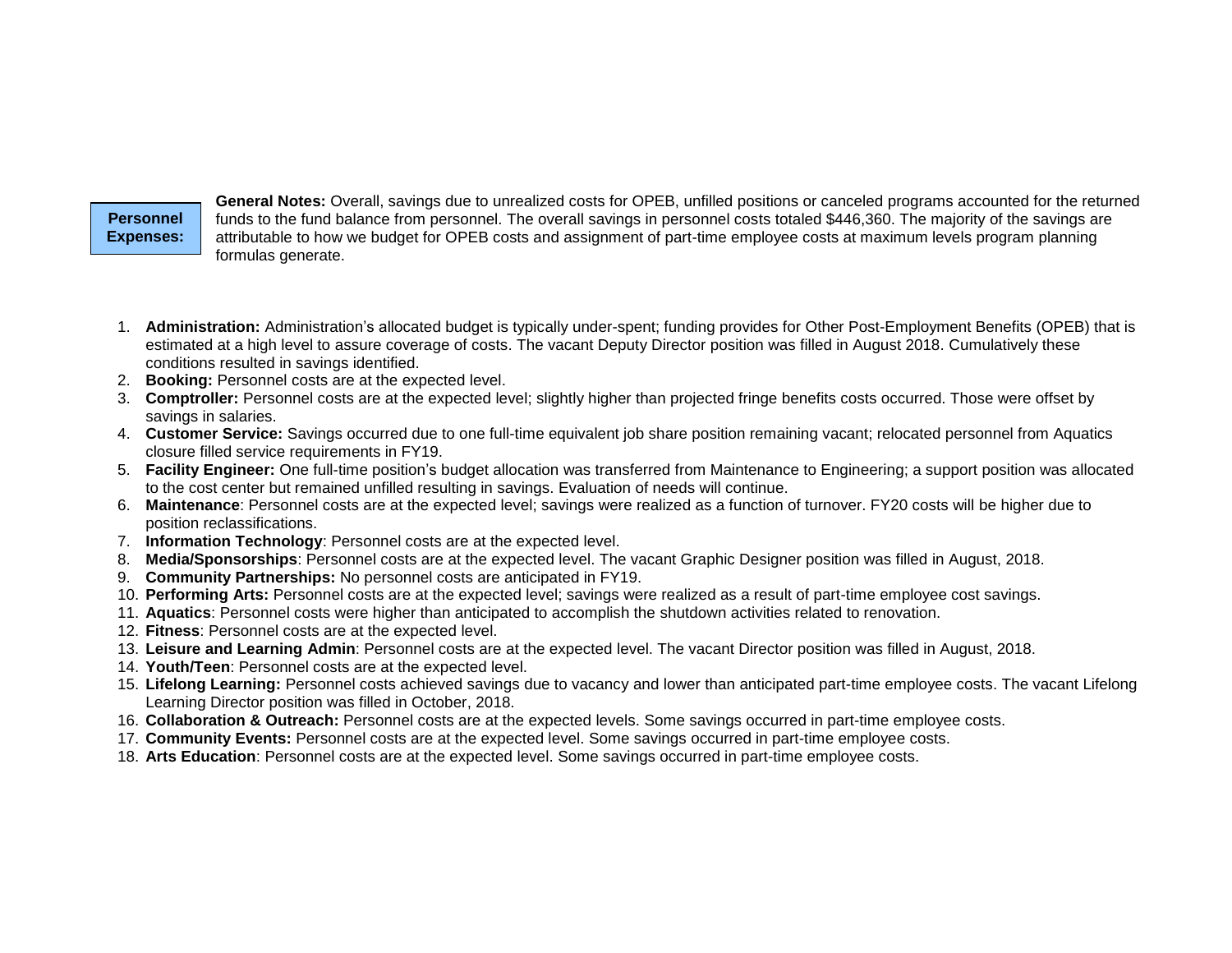### **Operating Expenses:**

**General Notes:** Overall, savings were realized as a result of funded maintenance expenditures that were not required or from canceled programming. Added costs that were not anticipated in the original and revised FY19 budget plans included the cost of the community survey and expenses associated with new summer concert/entertainment series that began in summer 2018 and spring 2019. The overall savings totaled \$301,272.

- 1. **Administration:** Savings occurred in training costs and office equipment expenses.
- 2. **Board:** Reflects the full cost of the community survey. Most of the purchase order encumbrance is carried over to FY20 to provide for that project's completion.
- 3. **Booking:** Savings were realized as a result of new contractor wage rates for the security contract, and lower than anticipated supplies costs.
- 4. **Comptroller/LA Lease/Admin:** Savings were realized as a result of lower than anticipated bank fees.
- 5. **Customer Service:** Costs at projected level.
- 6. **Facility Engineering:** Budget estimates for this cost center are typically high to assure adequate funding for repair and maintenance. Savings are usually realized as a result.
- 7. **Maintenance:** Utility costs are budgeted here; lower than anticipated costs were due for the most part to the closure for half the fiscal year of the Aquatics venue.
- 8. **IT:** Budget allocations are based on the county's replacement schedules and fees for IT services. Some savings were realized this year.
- 9. **Media:** Savings were realized due to lower costs for advertising.
- 10. **Community Partnerships:** Costs at anticipated levels. Some savings in hospitality and miscellaneous expenses.
- 11. **Performing Arts:** Costs at anticipated levels. Some savings in miscellaneous expenses.
- 12. **Aquatics:** Costs were slightly higher than anticipated due to many spa repairs until the costs became prohibitive and the spa was closed.
- 13. **Fitness:** Costs were lower as a result of hiring employees for programming as opposed to using contracted services.
- 14. **Leisure and Learning Admin:** Costs lower due to deferred conference attendance.
- 15. **Youth/Teen:** Slightly higher costs than budgeted as a result of summer camp programming expenses.
- 16. **Lifelong Learning:** Costs substantially lower than anticipated due to a combination of canceled offerings and content providers charging little or no fees; those programs in turn are offered to the public free of charge or at very low prices.
- 17. **Collaboration & Outreach:** Costs lower due to savings realized through negotiation with providers as well as canceled offerings and weather cancelations.
- 18. **Community Events:** Costs substantially higher due to added outdoor entertainment series in summer 2018 and spring 2019; new funding is allocated to cover those expenses in FY20.
- 19. **Arts Ed:** Substantial savings realized as a result of lower than anticipated artist residency expenses and deferred public art project funding.